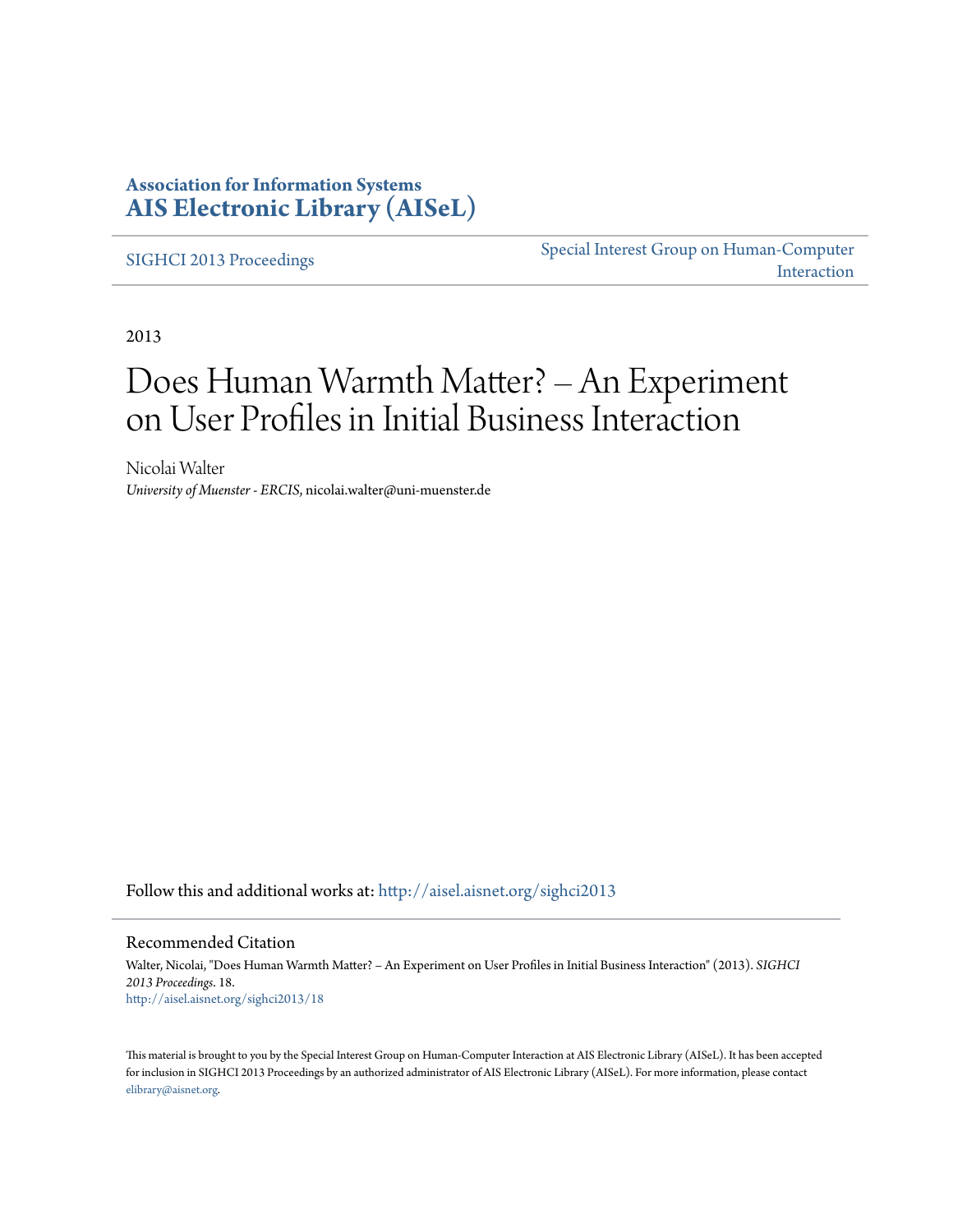## **Does Human Warmth Matter? – An Experiment on User Profiles in Initial Business Interaction**

*Doctoral Student Roundtable*

**Nicolai Walter** University of Muenster - ERCIS nicolai.walter@uni-muenster.de

#### **ABSTRACT**

Social Presence (SP), i.e. the feeling of human warmth, is usually treated as a desirable outcome of interpersonal communication. This is in line with the current trend of Online Social Networks (OSN) where social interaction on basis of user profiles is being promoted. The rise of OSNs also includes enterprise software. While previous studies in this field deal with the question of adoption, the role of the user profile has been neglected. This study addresses this research gap by focusing on user profiles and evaluating the effect on SP, Trust and Enjoyment in an initial business interaction. The findings suggest that for an information exchange task, user profiles do not help to create SP. Thus, the potential of OSNs in enhancing communication may be constrained. Due to some limitations of this laboratory experiment and as part of future research, it is suggested to re-evaluate the findings in more natural settings.

#### **Keywords**

User Profile, Social Presence, Trust, Enjoyment.

#### **INTRODUCTION**

The increasing popularity of OSN such as Facebook has made companies think what they can learn from this trend. The basic function of these OSN is to make social connections and present oneself to others by setting an online profile (Boyd and Ellison, 2007). This mechanism is also taken up by professional oriented OSN such as LinkedIn but also by enterprise software such as Yammer.

The functionality of OSN may be useful in facilitating social interaction among colleagues. When it comes to computer-mediated interaction, the concept of SP, i.e. the feeling of human warmth (Short, Williams and Christie, 1976), has been suggested as a key influencing factor. SP is based on social cues which are provided in user profiles (e.g. photo and personal interests). Besides the positive effect on SP itself, studies show that the concept subsequently leads to desirable outcomes such as Trust and Enjoyment (e.g. Cyr, Head, Larios and Pan, 2009; Hassanein and Head, 2007).

While current studies focus on adoption and diffusion, the user profile itself as a main design component of an OSN has gained less attention by researchers. It remains unclear how user profiles create SP. Moreover, the effect of profiles on initial business interaction is relatively unexplored. To address this research gap, this study focuses on two major research questions (RQ):

*1. Does a user profile lead to more SP in initial business interaction?*

*2. Does SP influence Trust and Enjoyment in this context?*

The structure of the paper: First, I outline related work and derive hypothesizes regarding the RQs. Second, I describe the method which is structured in a pre-test and a controlled experimental study. Third, I provide statistical analysis of the results. Finally, I discuss the findings and provide directions for future research.

#### **THEORETICAL BACKGROUND**

Social cues are the basis of a perception of SP (Short et al.) and may, for example, be presented through a user profile as a way to "type oneself into being" (p. 3, Sundén, 2003). In social situations, there are numerous cues that are conveyed e.g. physical, intimacy or message cues (Fichten, Tagalakis, Judd, Wright and Amsel, 1992). For example, previous studies in IS used physical social (human images) to build SP in websites (Cyr et al., 2009). When it comes to OSNs and connecting people, the profile of a person can be seen as a collection of social cues that may enhance the actual communication. Social cues play also an important role when it comes to impression management (Goffman, 1959). Moreover, social information can influence SP by determining whether another person belongs to the peer-group or is a stranger, e.g. studied by comparing the effect of SP with recommendations from friends versus strangers (Choi, Lee and Kim, 2011). The previous findings let us hypothesize that social cues generally lead to SP across situation and contexts:

#### *H1: A user profile will result in higher SP in initial business interaction than the absence of a user profile.*

SP has widely been found in IS Research to have a positive effect on Trust (Aljukhadar, Senecal and Ouellette, 2010; Choi et al., 2011; Cyr et al., 2009; Hess, Fuller and Campbell, 2009; Lowry, Zhang, Zhou and Fu, 2010; Qiu and Benbasat, 2009). In short terms, "Trust needs touch" (Handy, 1995, p.46). This effect has been found in communication settings (e.g. Lowry et al., 2010)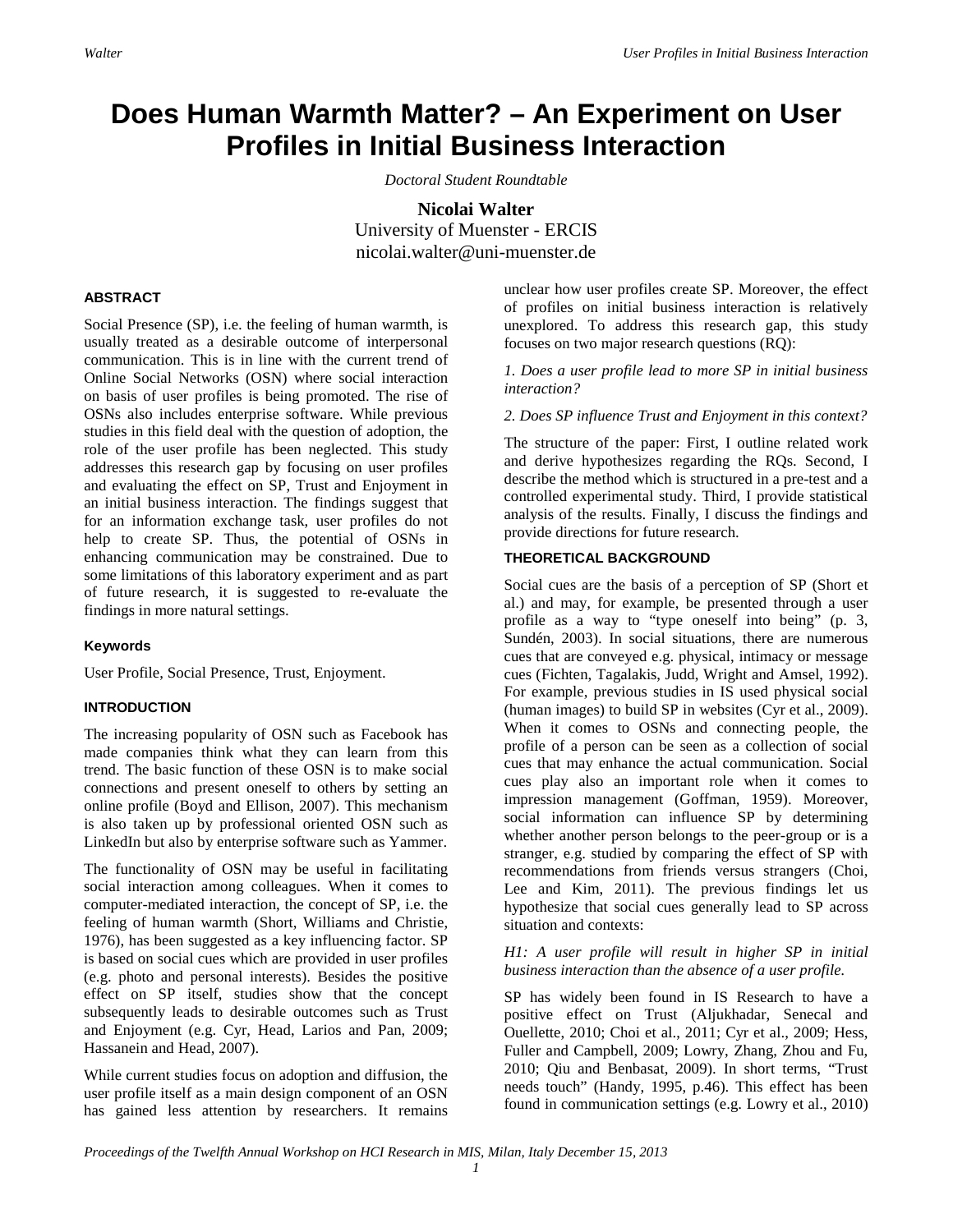as well as website designs (e.g. Cyr et al., 2009), also including experiment studies with recommendation agents (e.g. Hess et al., 2009; Qiu and Benbasat, 2009). While more social cues decrease anonymity, this may lead to more social behavior (Rockmann and Northcraft, 2008; Zimbardo, 1969). Also, as social cues may make people to be identified as a member of a trusted community, this may lead to a positive attitude towards this person (Kramer, Brewer and Hanna, 1996; McKnight, Cummings and Chervany, 1998). Thus, I conclude:

#### *H2: Higher perceived SP will result in higher levels of perceived trustworthiness.*

Similar to the effect of SP on Trust, the relationship between SP and Enjoyment has been extensively studied in IS research (e.g. Hassanein and Head, 2007; Qiu and Benbasat, 2009). It is even claimed to "take this effect for granted." (p. 19, Lombard and Ditton, 1997). In the light of the strong previous findings, I hypothesize that:

*H3: Higher perceived SP will result in higher levels of perceived Enjoyment.*

#### **METHOD**

Before testing a user profile in an initial business interaction, it is necessary to verify that the profile itself is effective. Therefore, a pre-test was conducted.

#### **Pre-Test – Creating an Optimized User Profile**

A pre-test with 44 participants was conducted to ensure an optimized user profile in terms of its ability in creating SP. User profiles present many social cues such as physical appearance, social role and personal interests. The theory of Big Five personality dimensions suggests that there are five factors that constitute a personality, namely, openness, conscientiousness, extraversion, agreeableness, and neuroticism (Goldberg, 1990). Out of these five factors, extraversion and agreeableness have been suggested to be most relevant in the context of social interaction and in its ability to create SP (Hess et al., 2009). Studies from personal websites have shown that among others, personal interests and photos are an effective way in expressing extraversion and agreeableness (Marcus, Machilek and Schütz, 2006). For the photo section in the user profile, three different photos which stem from curriculum vitae were tested. These photos already fit with the business scenario and are likely to create high extraversion and agreeableness due to their application context. Moreover, as a check, a default picture was added for comparison. This picture only showed the silhouette of a person, as commonly used as default profile settings in communication tools. For the personal interest section, personal interests were derived from previous studies that found certain personal interests to create extraversion and agreeableness (Sullivan and Hansen, 2004). Specifically, public speaking for extraversion and counseling and social service for agreeableness were tested. I believe that these personal interests are too abstract to commonly appear in a user

profile. Therefore, also instantiations of these hobbies were tested, namely debating society [city name] and Johanniter-Unfall-Hilfe e.V. (German for "St. John Accident Assistance"). As another check, soccer as a popular but unrelated personal interest was tested as well as no personal interest information. Finally, two different common names were tested as such names are suggested to be more likeable than uncommon names (Cotton, O'Neill and Griffin, 2008). The given name and family name were derived from official lists of names by their frequency of occurrence (Bochenek and Dräger, 2009).

Profile of your colleague

#### **Christian Hoffmann**



| Age       | 25                                                            |  |  |
|-----------|---------------------------------------------------------------|--|--|
| Sex       | Male                                                          |  |  |
| City      | [City Name], Germany                                          |  |  |
| Phone     | [Phone Number]                                                |  |  |
| Interests | Johanniter-Unfall-Hilfe e.V.,<br>Debating Society [City Name] |  |  |

#### **Figure 1. Final Profile**

As a result, one combination of photo and personal interests (Figure 1) was rated higher in terms of SP, Trust and authenticity than all others. Moreover, all the optimized photos and given information yielded higher results for SP, Trust and authenticity than the control situations (default picture; soccer or no personal interest).

#### **Main study – Testing the User Profile**

Given the optimized user profile, 37 participants (24 male, 13 female) tested the effect of the profile in an initial business support scenario. The sample comprised mainly students (91.7 %) with an average age of 24.2. None of the participants took part in the pre-test. In order to have a high relevance and external validity, a common business task was chosen. Participants had to make a complex purchase decision for their department while a colleague was available to support them. There are many similar tasks in daily business where an individual has to make a decision lacking information which has to be obtained from a previously unknown colleague. Thus, I believe that the effect of user profiles for this task is fairly generalizable.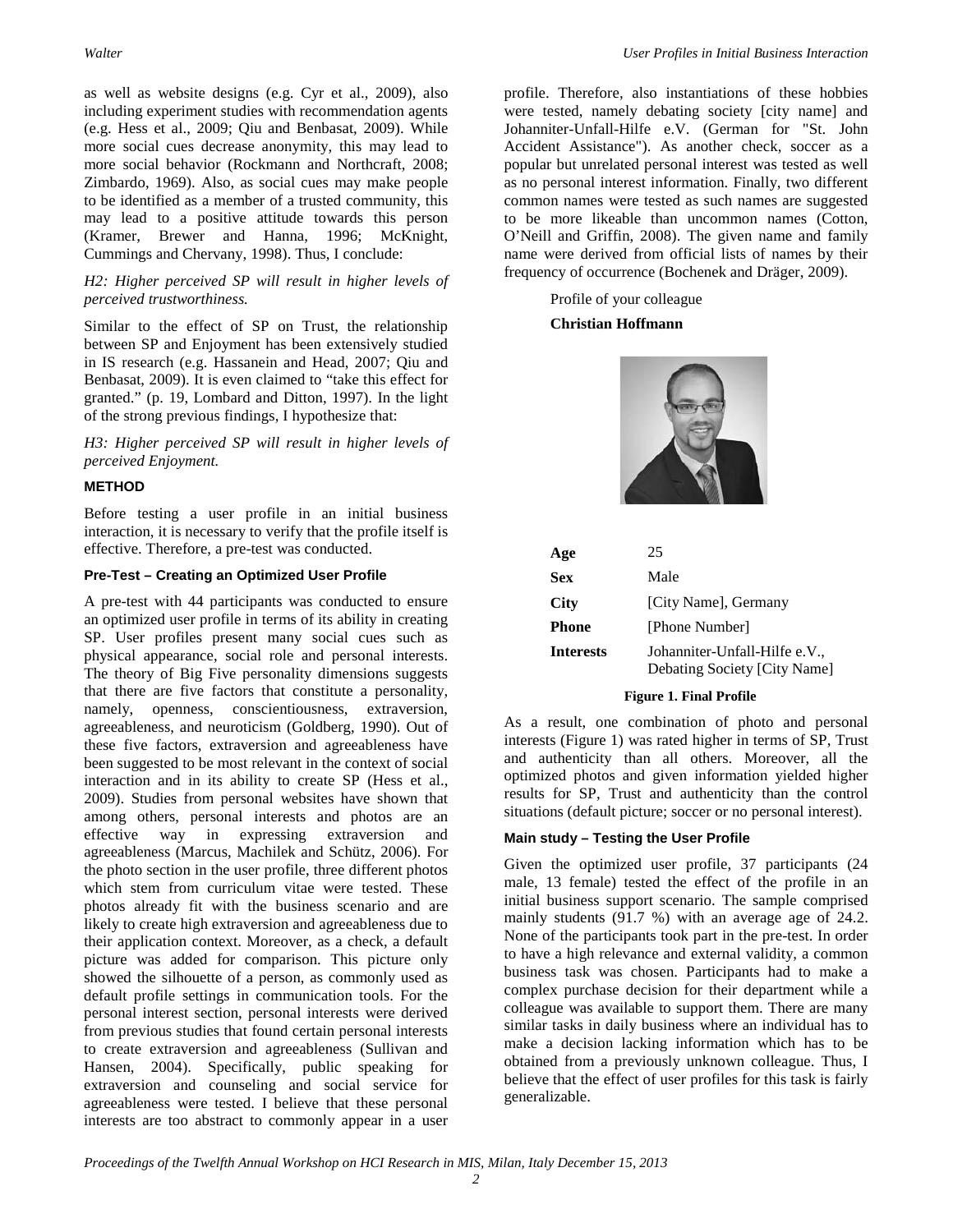In the experiment, participants had to make a purchase decision for a new printer. All participants were introduced to the task before the actual experiment started. Task complexity was given by including 7 printers, each having 12 characteristics such as Color Print Option, Print Speed (pages/minute) or Paper Capacity. The information was provided in a table embedded in a website. In order to make an adequate decision, additional information regarding the importance of each characteristic was needed to be obtained from the colleague. Participants were randomly assigned to two experiment treatments: 21 participants were shown the table and the user profile (Figure 1.). For the control group of 16 participants only the table was shown.

The support, i.e. a trained student assistant who played the colleague, was available via text-chat for the whole time of the experiment. Text-chat as a communication tool was chosen for two reasons. First, the laboratory experiment becomes more controllable (internal validity) as answering behavior via text-chat can easily kept the same across participants. In an audio- or video-chat setting additional information such as the mood of the support would have been much more difficult to control for. Second, adding to the latter aspect, audio information, i.e. human voice, adds more social cues which are likely to overlay the perceptions influenced by the user profile. In order to control the answering behavior, a text script was used. This script was successfully tested in three pre-test rounds in order to ensure that "the colleague" who supports the participant was able to provide authentic and adequate answers, e.g. "The print resolution should at least be 2400 x 600 dpi" or "Yes, a color laser printer will be needed". In case of questions that were not related to the study or far beyond what was needed to complete the task, the support consistently answered "I am sorry, but I do not know any answer to that question" or "I cannot help you with such a specific question".

Incentives and a time limit were set to make the task more relevant to the participants. In line with Qiu and Benbasat (2009), a basic payment of 10 Euros was promised as well as a chance of an additional payment by providing a correct solution to the task. In order to ensure the correctness of the solution and the effort spend, participants had to reason their final decision. All participants who provided a well-reasoned purchase decision took part in a lottery, i.e. a ten percent chance to win additional 50 Euros. Moreover, a time limit of 30 minutes was set, which was tested in three pre-test rounds, and considered to be enough time to complete the task without time pressure.

After the experiment a questionnaire had to be filled out. Measurements items were adapted which were used in similar studies, i.e. SP (Gefen and Straub, 2003), Trust (McKnight, Choudhury and Kacmar, 2002) and Enjoyment (Van der Heijden, 2004). Moreover, completion time, authenticity and understanding of the experiment task were controlled for.

#### **RESULTS**

To address the research question, a data analysis was conducted in two consecutive steps. First, I did a t-test to evaluate the effect of the user profile on SP. Second, I analyzed the effect of SP on the outcome variables Trust and Enjoyment. For this second analysis I used partial least squares (PLS) structural equation modeling and the software SmartPLS 2.0 (M3) (Ringle, Sarstedt and Straub, 2012; Ringle, Wende and Will, 2005).

Before the statistical analysis, the participant's responses to the control variables were checked. First, I checked the task completion time. Participants took on average 24.4 minutes to complete the task, no time pressure was reported. Second, I checked for authenticity and eliminated all responses of participants who felt that the situation was not authentic. Third, I eliminated all responses of participants who did not understand the task by indicating that the support was not essential to complete the task. As a result, 19 response for the user profile condition and 15 for the control group remained.

| Construct | Item            | Item-Loading | p-Value |
|-----------|-----------------|--------------|---------|
| <b>SP</b> | SP1             | .849         | .0000   |
|           | SP <sub>2</sub> | .869         |         |
|           | SP3             | .884         | .0000   |
|           | SP4             | .869         | .0000   |
| Trust     | TRGE            | .560         | .0805   |
|           | <b>TBBE</b>     | .958         | .0173   |
|           | <b>TBCO</b>     | .552         | .1025   |
|           | <b>TBIN</b>     | .242         | .5565   |
| Enjoyment | ENJ1            | .752         | .0000   |
|           | ENJ2            | .882         | .0000   |
|           | ENJ3            | .628         | .0000   |
|           | ENJ4            | .647         | .0000   |

#### **Table 1. Item Loadings**

As a first step, I evaluate the construct reliability. The constructs SP and Enjoyment can be considered as reliable (see Table 1.) as all item loadings are above .6. However, for Trust items loadings and p-values (using bootstrapping (2,000 iterations) are not satisfying.

|            | <b>ICR</b> | <b>SP</b> | TR   | <b>ENJ</b> |
|------------|------------|-----------|------|------------|
| <b>SP</b>  | 0,9244     | 0.87      |      |            |
| <b>TR</b>  | 0,6897     | 0.31      | 0.63 |            |
| <b>ENJ</b> | 0,8212     | 0,64      | 0,14 | 0,73       |

#### **Table 2. Discriminant Validity Test**

Second, I evaluated the construct validity by using internal consistency reliability (ICR). As all the constructs have an ICR above .5 (Table 2.) they can be accepted. Moreover, I assessed the convergent and discriminant validity. Validity is confirmed for all constructs as the square root of variance in the diagonal are higher for all

*Proceedings of the Twelfth Annual Workshop on HCI Research in MIS, Milan, Italy December 15, 2013*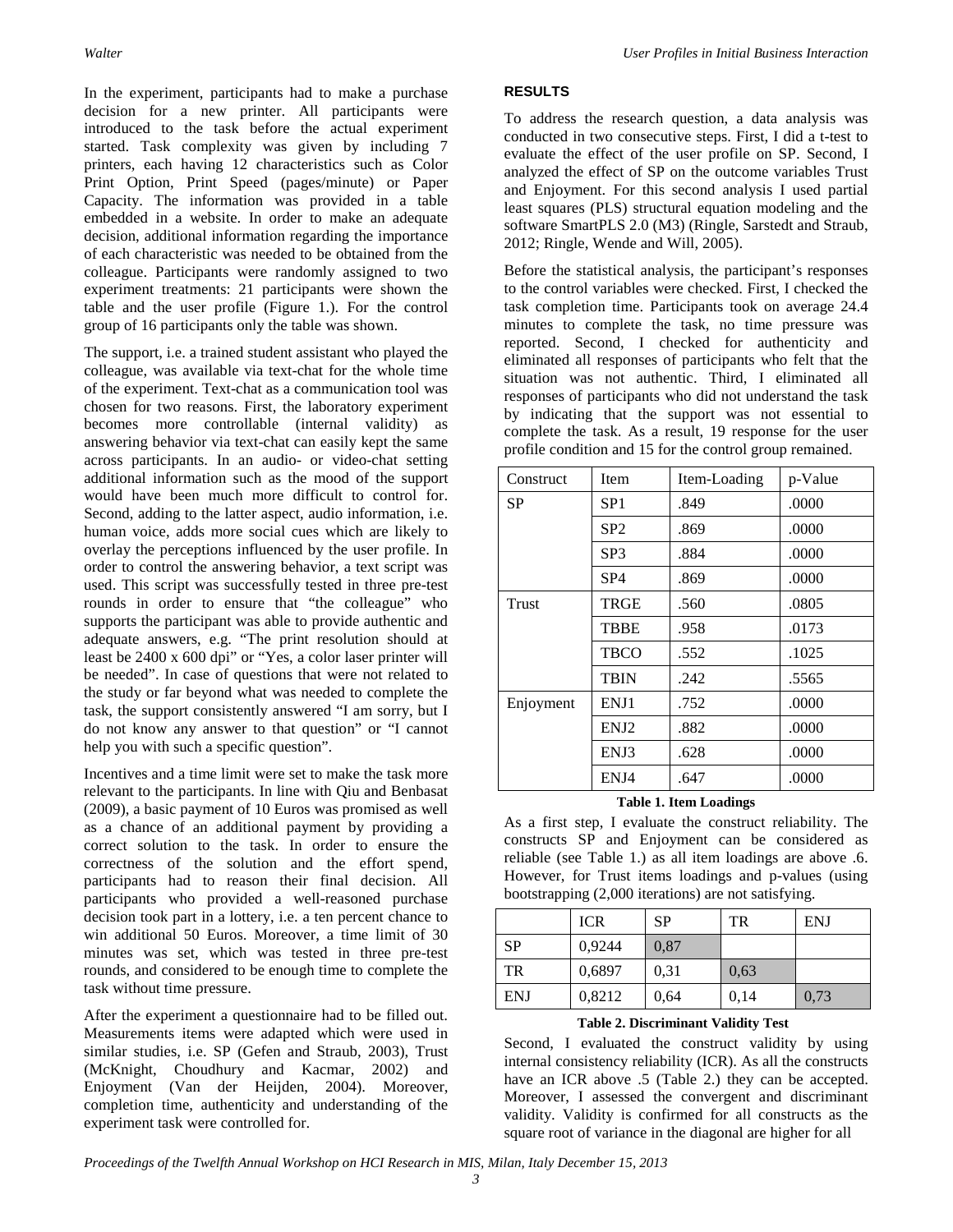constructs than the correlations between the constructs.

The t-test showed that in the experiment condition with the user profile, a lower level of SP was perceived. The mean for SP in the experiment condition is 3.9748 and 4.2579 for the control group. The mean difference (.2831) is, however, not significant (p-value of .544).



**Figure 2. PLS Model**

For the PLS Analysis (see Figure 2.), only the path between SP and Enjoyment (H3) was found to be strong and significant (p<.001). On basis of this analysis, H1 and H2 cannot be accepted. Regarding the coefficients of determination  $(R<sup>2</sup>)$  the results are also mixed. The  $R<sup>2</sup>$  of Enjoyment is higher than in related studies (e.g. Hassanein and Head, 2007). However, for SP ( $\mathbb{R}^2 = 011$ ) and Trust ( $R^2 = .094$ ) only a very low  $R^2$  could be reported. While for SP this is an uncommon finding, the low  $\mathbb{R}^2$  for Trust resembles related studies (Qiu and Benbasat, 2009).

#### **DISCUSSION AND FUTURE RESEARCH**

This study aimed to answer the question whether the presence of a user profile raises the feeling SP in initial business interaction. Moreover, for the tested support context, the study set out to confirm previously found relationships between SP, Trust and Enjoyment.

Interestingly, the experiment treatment with the user profile led to slightly less SP than the control situation without a profile. Though the mean difference is not significant, the effect is still contrary to the hypothesized direction (H1). This is surprising as the additional social cues provided by the user profile did not lead to higher SP. This finding is worth investigating as the level of SP for only the user profile (pre-test) was higher than in both experiment conditions. Thus, although the profile itself is perceived as fairly socially present, this effect does not hold true in the experiment. It seems that the user profile and SP, i.e. human warmth, were simply not relevant for the participants in solving the task.

Regarding the second RQ, the effect of SP on Trust (H2), a positive relationship was found which is, however, not significant. This may add to the finding that in the experiment Trust was not reliable to measure. Also the task might not have been very critical in terms of Trust. For H3, the effect of SP on Enjoyment, found a strong significant relationship which confirms that this effect can be taken for granted.

The study has some limitations. First, mainly students were used as sample. I believe that this is valid as students are about to be the upcoming workforce using business related OSNs. However, professionals or older people might have behaved differently which is worth investigating. Second, there are some limitations due to the laboratory experiment. The communication between the participants and the human support was controlled by an answering script. This might have caused a lack in naturalness of the conversation. Specifically, only the participants were allowed to ask questions. This may have caused a rather passive and introverted impression of the support person. Also, though all task relevant questions were answered, the range of responses was limited to the task-focused answers provided in the script. Contrary to a natural setting, where there is generally a bit of small-talk and a chance of future contact with a person, in the experiment the interaction just mattered for the purpose of solving the current task. This might have led participants disregard the importance of SP. Finally, the number of 37 participants for the main study is rather low. However, due to the mixed results, the experiment might have to be redesigned before testing further subjects.

The findings of this study suggest rethinking the purpose of OSNs. For which tasks can business performance be improved by having user profiles, i.e. additional social information of colleagues? Moreover, future research should take up the limitations of the study. Upcoming studies in the field may especially take into account how the communication is designed. Thus, I suggest being aware of the conflict between internal validity (controlled social interaction) and external validity (natural communication flow). More external validity could be achieved by also requiring the support to ask question and apply its knowledge to the specific situation of the participant. Furthermore, different communication media (e.g. audio, video-chat or screen-sharing) should be tested in order to contribute to SP Theory. Another research opportunity is to enhance the user profile in its ability of creating SP. On the one hand, the perception of SP might be strengthened by adding a self-description and by providing more photos. On the other hand, the effect of information regarding task-relevant competencies (e.g. "likes to read hardware-forums") would be interesting to investigate. Besides an impact on SP, such information would probably also shape the perception of trustworthiness as ability and competence is considered as a trusting belief (Mayer, Davis and Schoorman, 1995).

#### **REFERENCES**

- 1. Aljukhadar, M., Senecal, S. and Ouellette, D. (2010). Can the Media Richness of a Privacy Disclosure Enhance Outcome? A Multifaceted View of Trust in Rich Media Environments. *International Journal of Electronic Commerce*, *14*(4), 103–126.
- 2. Benbasat, I. (2010). HCI Research: Future Challenges and Directions. *AIS Transactions on Human-Computer Interaction*, *2*(2), 16–21.
- 3. Bochenek, C. and Dräger, K. (2009). Deutscher Familiennamenatlas, Band 1: Graphematik/

*Proceedings of the Twelfth Annual Workshop on HCI Research in MIS, Milan, Italy December 15, 2013*